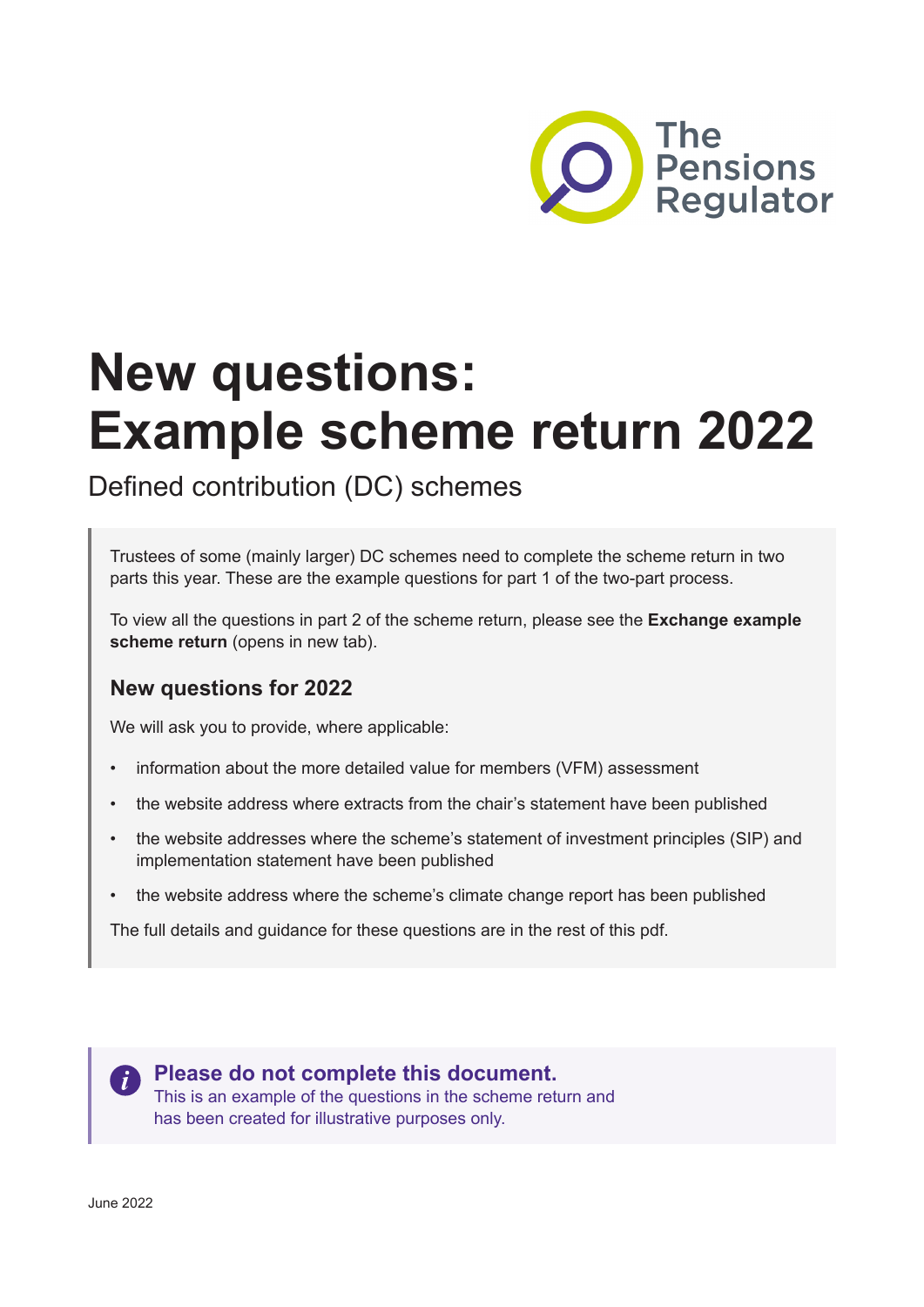# **DC schemes – new questions**

# **Value for members (VFM) assessment**

The following questions will ask you to confirm if a more detailed value for members (VFM) assessment (involving comparison with other schemes) is legally required and enter further information about the detailed assessment if it has been carried out.

For more information about the updated requirements for VFM assessments, see the **[statutory guidance on GOV.UK](https://www.gov.uk/government/publications/completing-the-annual-value-for-members-assessment-and-reporting-of-net-investment-returns/completing-the-annual-value-for-members-assessment-and-reporting-of-net-investment-returns)** (opens in new tab) and our **[Value for members](https://www.thepensionsregulator.gov.uk/en/document-library/scheme-management-detailed-guidance/governing-body-detailed-guidance/5-value-for-members)  [guidance](https://www.thepensionsregulator.gov.uk/en/document-library/scheme-management-detailed-guidance/governing-body-detailed-guidance/5-value-for-members)** (opens in new tab).

## **Have you notified The Pensions Regulator (TPR) that the scheme is in the process of winding up?**

Schemes that are in the process of winding up do not need to complete a more detailed value for members (VFM) assessment. We (TPR) must have already been notified of the winding up of the scheme at the point you answer these questions.

- Yes (go to next section, 'Chair's statement')
- No

## **Are the scheme's trustees legally required to carry out a more detailed VFM assessment?**

Trustees of most DC schemes must carry out a more detailed VFM assessment (involving comparison with other schemes) where the scheme holds less than £100 million total assets according to the most recently audited accounts and has been operating for 3 or more years at the point those accounts were obtained by the trustees. Executive pension schemes and relevant small schemes are exempt from these requirements.

- Yes and the trustees have carried out a more detailed VFM assessment
- Yes, but the trustees have not yet carried out a more detailed VFM assessment (go to next section, 'Chair's statement')
- No, the scheme's trustees do not have to carry out a more detailed VFM assessment (go to next section, 'Chair's statement')

## **Did the more detailed VFM assessment conclude that the scheme provides good value for members?**

- Yes (go to next section, 'Chair's statement')
- No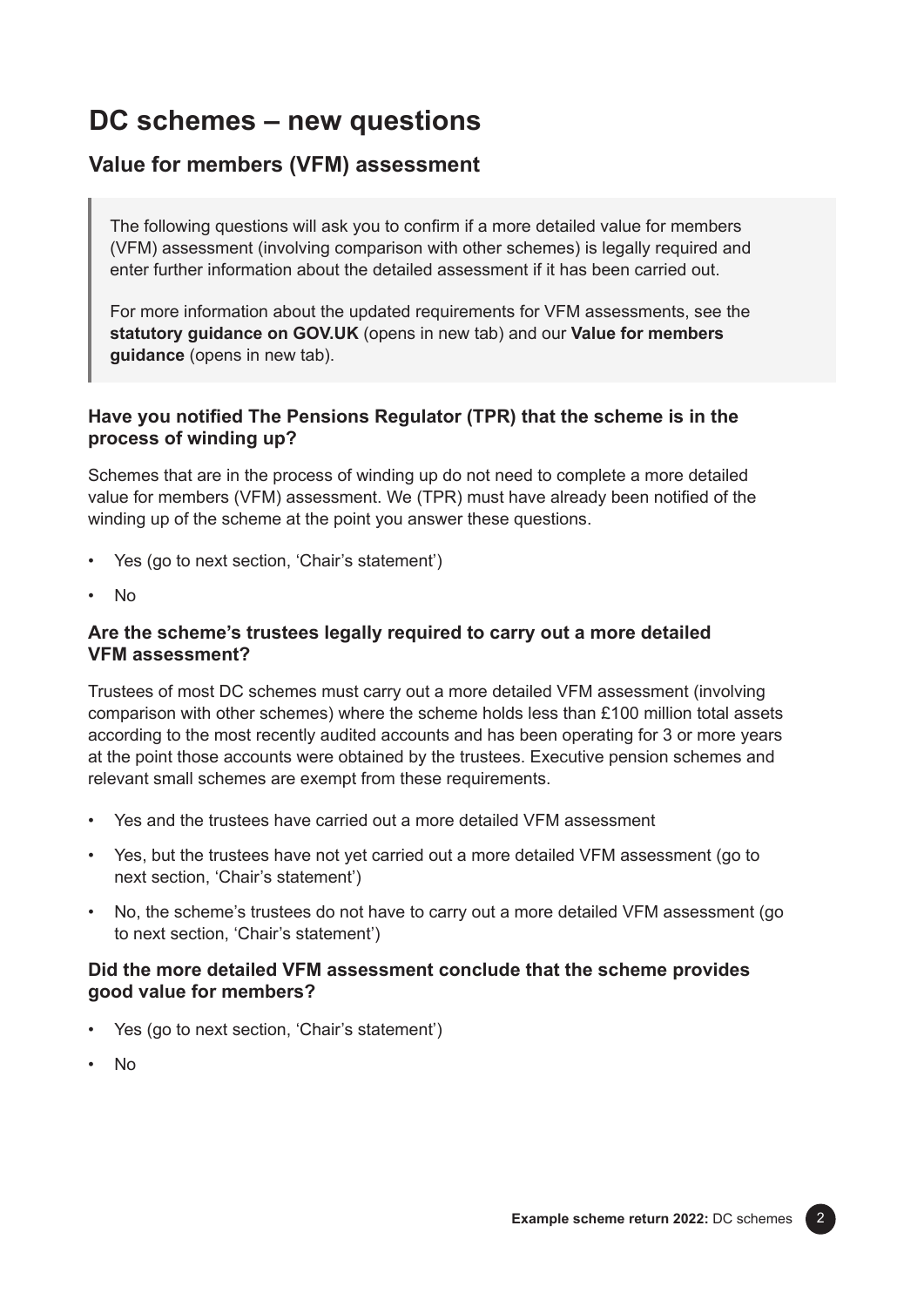DC schemes: Value for members (VFM) assessment continued...

## **Given the outcome of the more detailed VFM assessment, do the trustees intend to transfer the money purchase benefits into another scheme?**

- Yes
- No

#### **Are the trustees also proposing to wind up the scheme?**

- Yes (go to next section, 'Chair's statement')
- No

## **Explain why the trustees will not be winding up the scheme and what improvements are proposed to make sure the scheme provides good value for members**

The text box has a 4,000 character limit. If you need to supply more information or supporting documents, please email us at: **[exchange@thepensionsregulator.gov.uk](mailto:exchange@thepensionsregulator.gov.uk)** and put the scheme's name and PSR number in the subject line.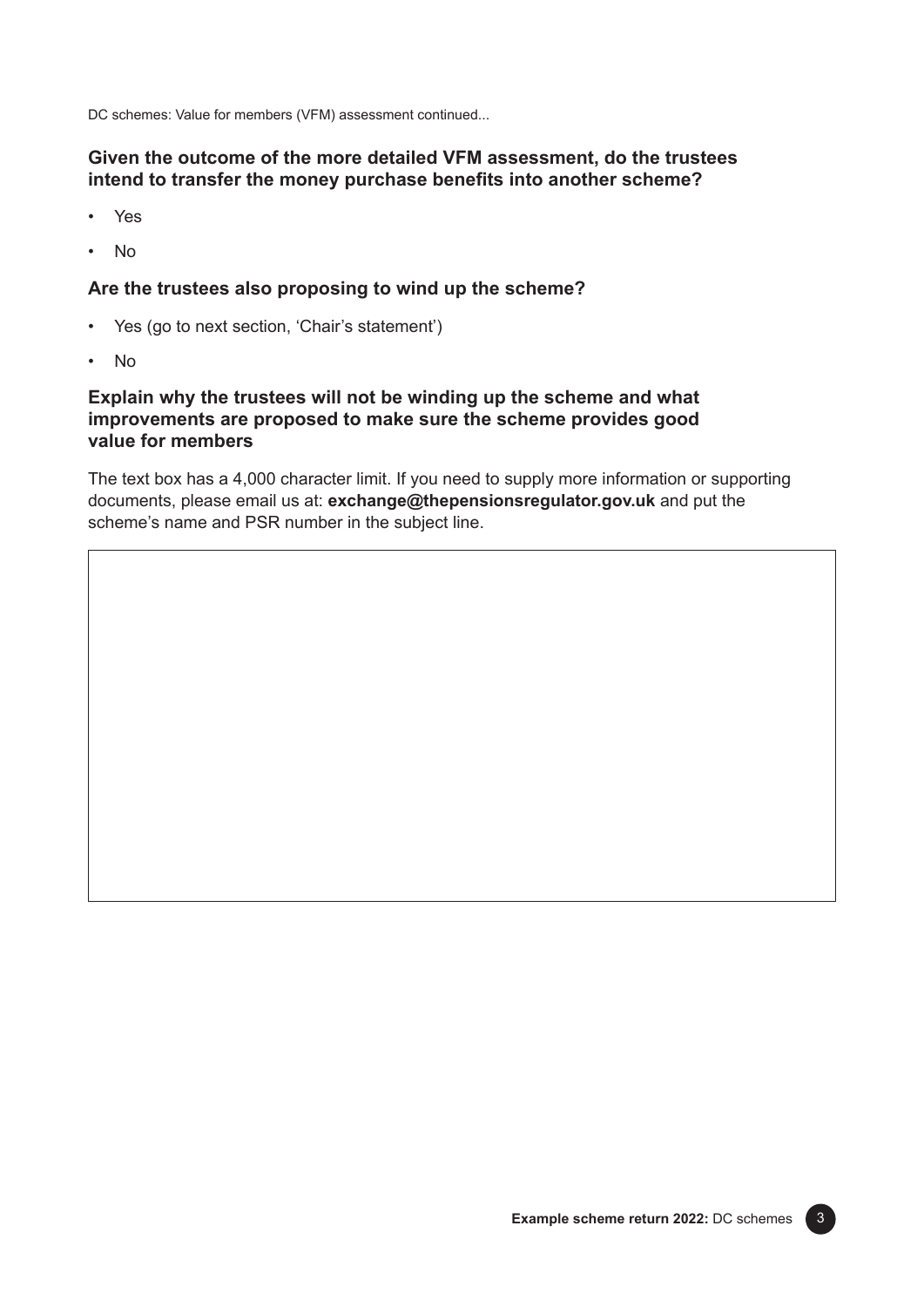## **Chair's statement**

Trustees of most schemes providing money purchase (DC) benefits are legally required to prepare a chair's statement containing certain information within seven months of the scheme year-end. Some of the information from this statement must be published on a publicly accessible website, free of charge.

See our **[guidance on communicating and reporting](https://www.thepensionsregulator.gov.uk/en/document-library/scheme-management-detailed-guidance/communications-and-reporting-detailed-guidance/6-communicating-and-reporting#6662df02d32046b292360baf721cb1a2)** (opens in new tab) for more details of the requirements including:

- which schemes are not required to publish a chair's statement (this includes relevant small schemes and executive pension schemes)
- what should be included in the chair's statement
- what information needs to be published on a website

## **Have the scheme's trustees published the required extracts from the latest chair's statement?**

- Yes
- No (go to next section, 'SIP and implementation statement')

Select this option if you have not published the required information, including if you are exempt.

## **Provide the website address where the trustees have published extracts from the latest chair's statement**

Copy and paste the website address (beginning with http:// or https://) where extracts from the latest chair's statement have been published. This address should go directly to the published extracts, for example: [http://www.example.com/path/to/ABCscheme](http://www.example.com/path/to/ABCscheme/chairstatement2021/) [chairstatement2021/](http://www.example.com/path/to/ABCscheme/chairstatement2021/).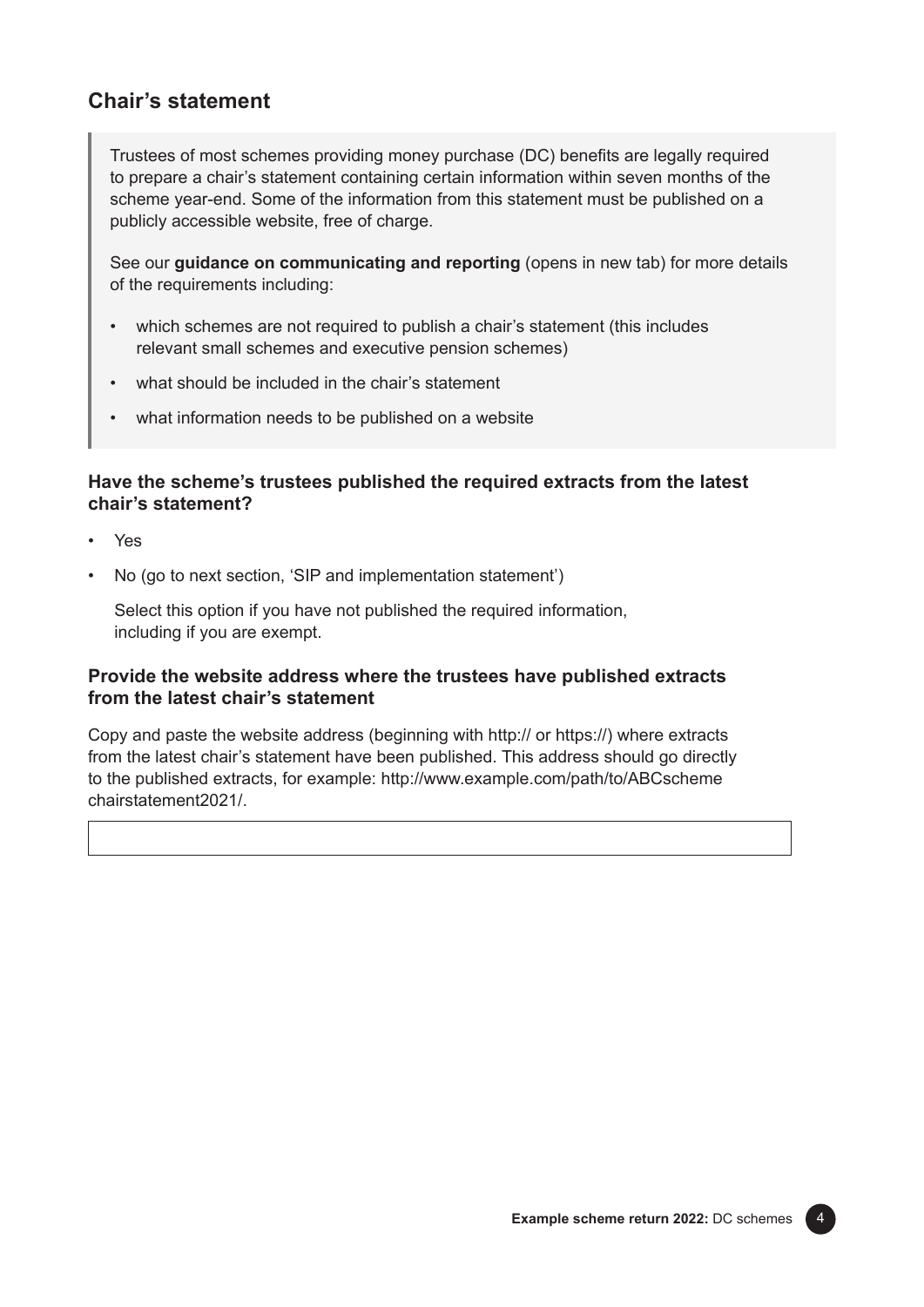# **Statement of investment principles (SIP) and implementation statement**

Trustees of schemes with 100 members or more are legally required to publish their statement of investment principles (SIP) and implementation statement on a publicly available website, free of charge.

See our guidance on **[Investment decisions and your statement of investment](https://www.thepensionsregulator.gov.uk/en/document-library/scheme-management-detailed-guidance/funding-and-investment-detailed-guidance/investment-guide-for-dc-pension-schemes-#:~:text=rationale%20behind%20it.-,Investment%20decisions%20and%20your%20statement%20of%20investment%20principles%20(SIP),-The%20purpose%20of)  [principles \(SIP\)](https://www.thepensionsregulator.gov.uk/en/document-library/scheme-management-detailed-guidance/funding-and-investment-detailed-guidance/investment-guide-for-dc-pension-schemes-#:~:text=rationale%20behind%20it.-,Investment%20decisions%20and%20your%20statement%20of%20investment%20principles%20(SIP),-The%20purpose%20of)** (opens in new tab) and **[Implementation report](https://www.thepensionsregulator.gov.uk/en/document-library/scheme-management-detailed-guidance/funding-and-investment-detailed-guidance/investment-guide-for-dc-pension-schemes-#:~:text=much%20more%20onerous.-,Implementation%20report,-Schemes%2C%20unless%20exempt)** (opens in new tab) for more information about publishing and preparing a SIP and implementation statement.

If the scheme is required to publish this information, you will need to enter the website addresses of the published SIP and implementation statement to complete this section.

## **Have the scheme's trustees published the SIP and implementation statement on a publicly available website?**

You should select 'No' if you have not published the required information, including if you are exempt because the scheme has less than 100 members.

- Yes
- No (go to next section, 'Climate change report')

#### **Website address of the latest published SIP**

Copy and paste the website address (beginning with http:// or https://) where the latest SIP has been published. The address should go directly to the relevant document, for example: [http://www.example.com/path/to/ABCscheme\\_SIP2021/](http://www.example.com/path/to/ABCscheme_SIP2021/).

#### **Website address of the latest published implementation statement**

Copy and paste the website address (beginning with http:// or https://) where the latest implementation statement has been published. The address should go directly to the relevant document, for example: [http://www.example.com/path/to/ABCscheme\\_Implementation](http://www.example.com/path/to/ABCscheme_Implementation/statement/2021) [statement 2021/.](http://www.example.com/path/to/ABCscheme_Implementation/statement/2021)

If the implementation statement is contained in another document, it's fine to enter the website address of that document, as long as the required information is contained within it.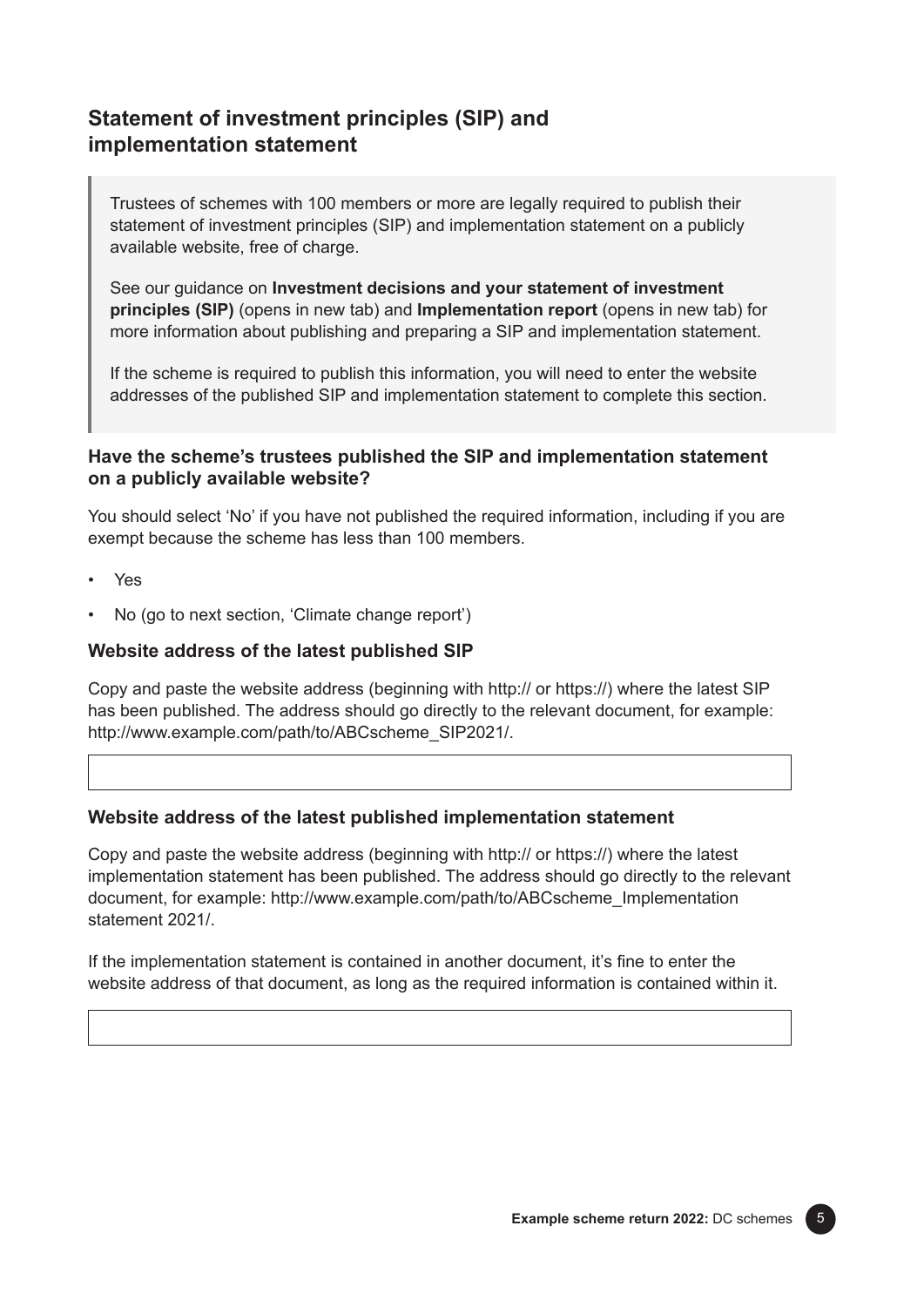# **Climate change report**

Trustees need to comply with the climate change governance and reporting regulations if their scheme:

- has relevant assets of £5 billion or more at the end of their first scheme year ending on or after 1 March 2020 – in which case they must comply from 1 October 2021 (or if later, and if the scheme is not an ear-marked scheme, from the date the trustees obtain audited accounts in relation to that scheme year-end date)
- is authorised (an authorised master trust or an authorised collective defined contribution scheme) – in which case they must comply from 1 October 2021 (or if later, from the date the scheme becomes authorised)

For more information on who needs to comply and when, look at **[Part 2 of the](https://www.gov.uk/government/consultations/taking-action-on-climate-risk-improving-governance-and-reporting-by-occupational-pension-schemes-response-and-consultation-on-regulations/the-occupational-pension-schemes-climate-change-governance-and-reporting-regulations-2021#part-2-climate-change-governance-and-reporting)  [regulations](https://www.gov.uk/government/consultations/taking-action-on-climate-risk-improving-governance-and-reporting-by-occupational-pension-schemes-response-and-consultation-on-regulations/the-occupational-pension-schemes-climate-change-governance-and-reporting-regulations-2021#part-2-climate-change-governance-and-reporting)** (opens in new tab). You may wish to consult your advisers to confirm the amount of your relevant assets (broadly, total net assets as shown in the audited accounts less the value of trustee held contracts of insurance) and what action you need to take.

The regulations require schemes to publish a climate change report (also known as a 'TFCD report') on a publicly available website, free of charge.

In this section, we will ask you to confirm if the trustees need to publish a climate change report, and if so, provide the website address of the published report.

## **Is this scheme authorised or does it have relevant assets of £5 billion or more?**

- Yes
- No (End of new questions)

## **Have the scheme's trustees published a climate change report?**

Trustees are required to produce and publish their climate change report within seven months of the end of the relevant scheme year (ending on or after 1 March 2020) in which they were subject to the climate change governance requirements (known as the 'period for publication').

The climate change report must be published on a publicly available website which is accessible free of charge.

- Yes, the trustees have published a climate change report
- No, the trustees have not published a climate change report and the period for publication has ended (End of new questions)
- No, the trustees have not published a climate change report although the period for publication has not yet ended (End of new questions)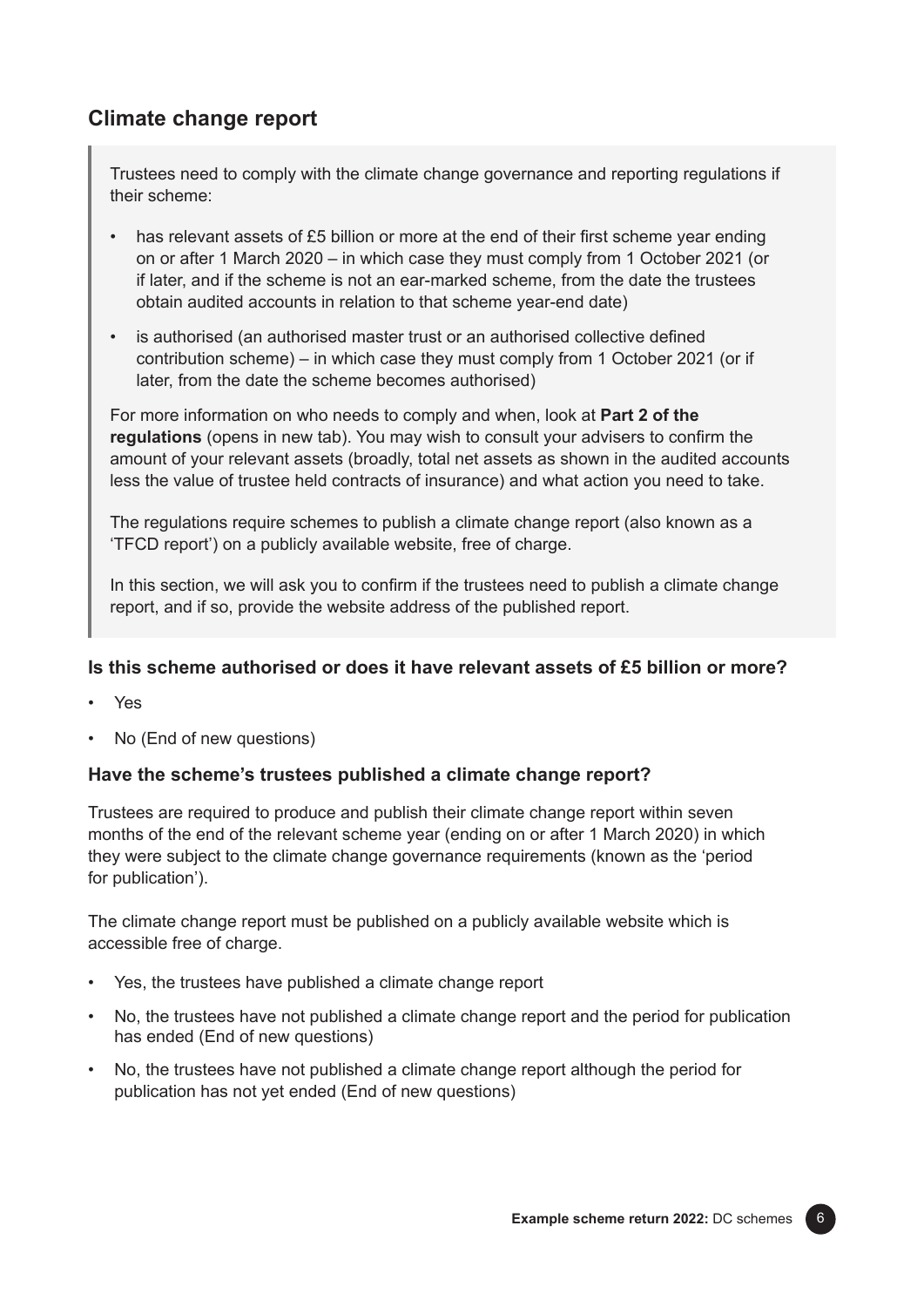DC schemes: Climate change report continued...

## **Website address of the latest published climate change report**

Copy and paste the website address (beginning with http:// or https://) where the latest climate change report has been published. This address should go directly to the published report, for example: [http://www.example.com/path/to/ABCscheme\\_climatechangereport2021/.](http://www.example.com/path/to/ABCscheme_climatechangereport2021/)

**End of new questions**